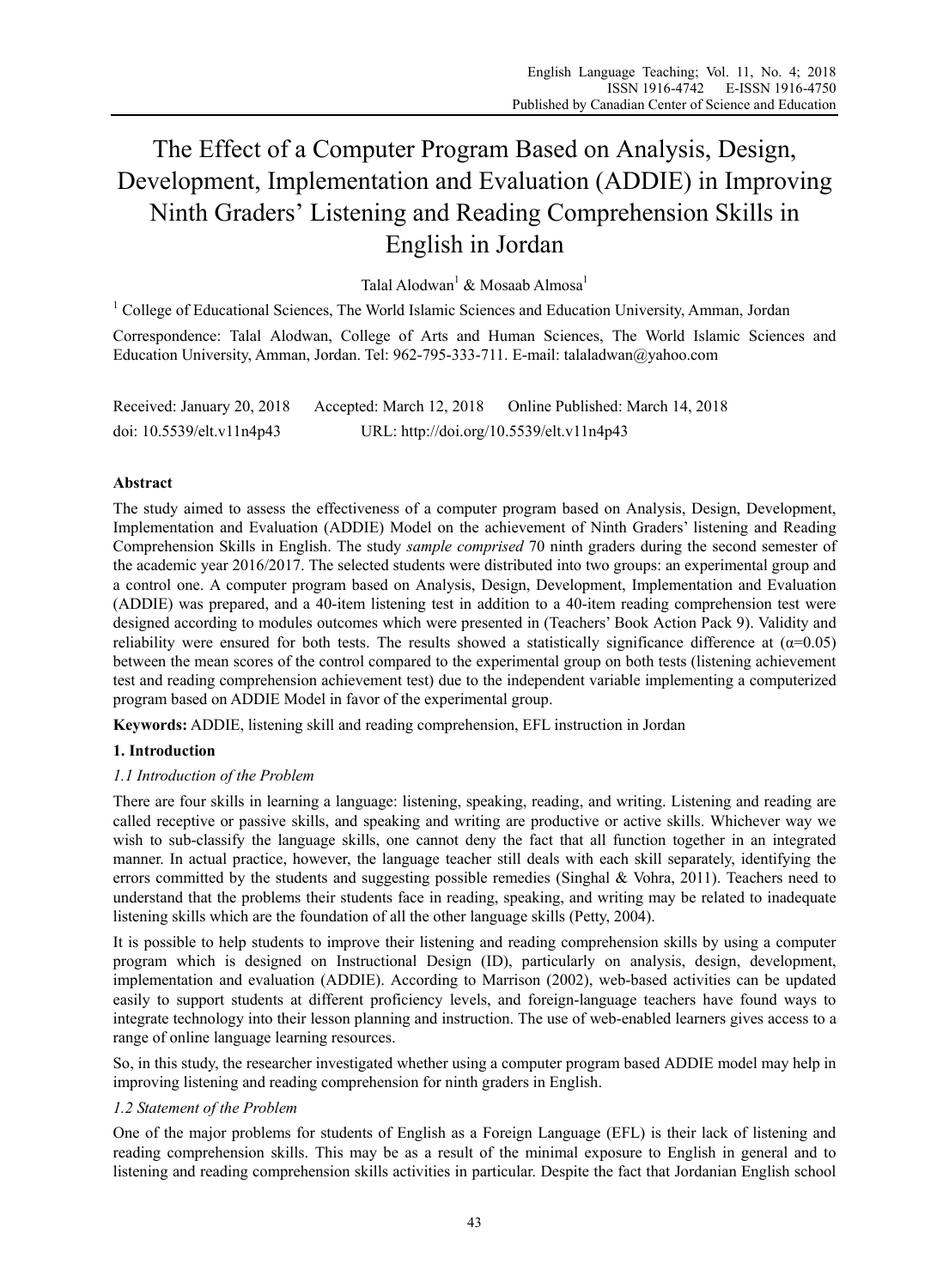books require active listening and reading comprehension skills, the schools seem to neglect these pivotal skills, so the issue needs to be addressed (Al-Karian, 2011).

The problem investigated in this study comes from the obvious weakness in the basic stages of gaining English Language skills, particularly listening and reading comprehension skills (Al-Zo'ubi, 2001; Jarrah, 2008; Al Jamal, 2009; Al-Karian, 2011).

## *1.3 Study Questions*

The study addresses 'what is the effect of a computer program based on the ADDIE model in improving Jordanian Ninth Graders' listening and reading comprehension skills in English Language through answering the following two questions :

1) Are there any statistically significant differences  $(\alpha=0.05)$  between the mean scores of the control group and the experimental group on the listening comprehension test due to the teaching strategy (a computer program based on ADDIE Model?

2) Are there any statistically significant differences ( $\alpha$ =0.05) between the mean scores of the control group and the experimental group on the reading comprehension test due to the teaching strategy (a computer program based on ADDIE Model?

## *1.4 Significance of the Study*

The importance of the study is confirmed by the Ministry of Education's continuous attention to improving students' knowledge of the English language, to achieve the Ministry's long-term goals, especially communicating with others.

It is hoped that authors and developers of English curricula for the basic stage will benefit from the finding of study; which illustrates the importance of listening and reading comprehension skills in English language learning. This study also encourages supervisors and teachers to use a variety of teaching methods departing from the traditional teaching methods and improving the teaching-learning process, if these methods prove to be effective.

It is hoped that the students themselves will benefit from the study; through improving their listening and reading comprehension skills and becoming proficient in English language. Finally, the study will contribute to the relevant literature in TEFL.

## *1.5 Definitions of Terms*

1) The computer program: the program was designed by the researcher for modules five and six (listening and reading comprehension activities) of the ninth-grade English Curriculum.

2) Instructional Design: reading in depth the material to be designed, then analyzing, and organizing it in a manner that makes it easier for students to understand the designed material and remember; it testing and evaluation the designed material.

3) Reading comprehension: the student's ability to understand written text correctly and express this understanding orally or in written form. Reading comprehension can be measured through tests.

4) Ninth Grade Students: male students aged 14-15 years old and enrolled in a public, private or International relief agency school.

5) Action Pack 9: English language teaching book assigned by the Jordanian Ministry of Education to the ninth Grade students.

# **2. Method**

## *2.1 Study Approach*

The researcher assigned the participants randomly into two groups: a control group and an experimental group. Each group had thirty-five male students. The study dealt with one independent variable which is a computer program based on ADDIE Model. The two dependent variables are students' scores on the listening comprehension test and students' scores on the reading comprehension test.

## *2.2 Study Participants*

The participants were chosen purposefully. They were two ninth grade sections (35 male students in each). The school was chosen purposefully on the condition that it had to have a computer laboratory equipped with not less than twenty computer sets. One section (A) was assigned as an experimental group, and the other section (B) was assigned as a control group. The experimental group was taught using a computer program based on ADDIE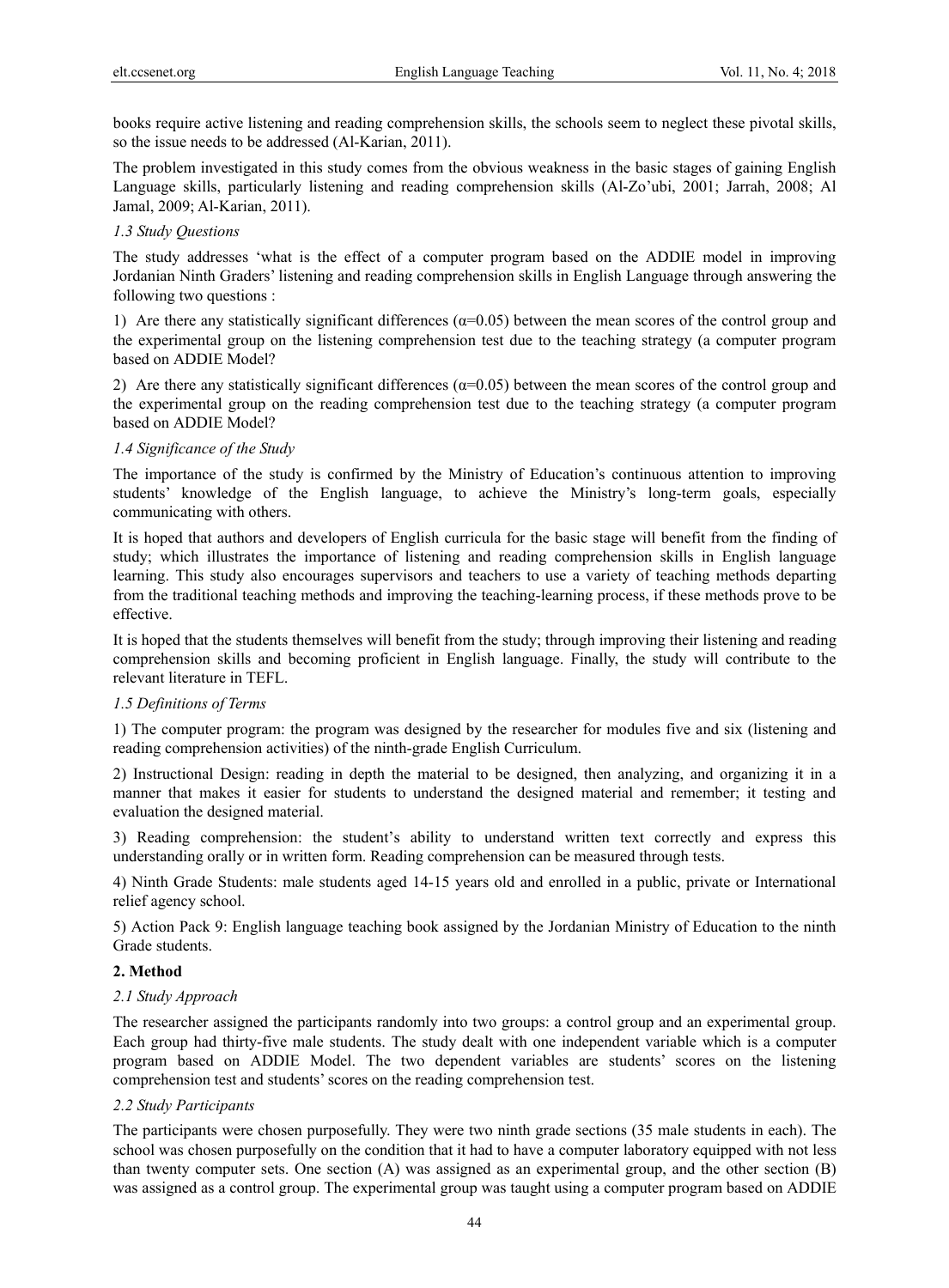Model and the control group was taught traditionally.

# *2.3 Instruments of the Study*

The researcher used three research instruments: a computer-based program based on ADDIE Model, a listening comprehension test and a reading comprehension test

# 2.3.1 ADDIE Model

Aldoobie (2015: 68) remarked that: ADDIE model is one of the most common models used in the instructional design field a guide to producing an effective design. The elements made by following the ADDIE model can be used in any environment as online or face-to-face. In addition, this systematic process is represented in the acronym ADDIE, which stands for Analysis, Design, Development, Implementation, and Evaluation.These phases provide dynamic and flexible guidelines which are used for effective and efficient instruction.

## Analysis Phase

Analysis stage is the most important phase in this process.. In order to carry out the analysis phase we have to analyze four things; we have to analyze the learners, develop an instructional analysis, create instructional goals, and analysis's learning objectives. That means you have to be clear about your goals and where you want your learners to be (Aldoobie, 2015).

# Design Phase

Design phase is really about applying the instruction, in design phase the instructional designer evolves and focuses on designing assessment for (his/her) topic, select a form of the course, and create their own instructional strategy (Aldoobie, 2015).

# Development Phase

In this phase, the instructional designers integrate the technology with the educational setting and process. Moreover, the instructional designer starts to develop and create a good quality factual sample for the instruction design, the materials of the course, and run through of the conduction of the course (Aldoobie, 2015).

## Implementation Phase

This phase is about putting our plan into action. In order to go through this phase, we have to consider three major steps, which are training the instructors, preparing the learners, and organizing the learning environment. With these three steps we can display our course in very active and authentic ways to achieve the implementation phase (Aldoobie, 2015).

## Evaluation Phase

It is very important to evaluate each step in order to make sure that our goals are achieved by using the instructional design and materials to meet the learner needs. (Aldoobie, 2015).

## 2.3.2 The Listening Comprehension Test

The test consisted of forty items and was designed according to the learning outcomes of Modules 5 and 6 which were found in the Teachers' Book (Action Pack 9). The researcher built a test which consisted of six main types of questions: completion, Wh-questions, Yes/No, matching, multiple choice and short answer questions.

## 2.3.3 The Reading Comprehension Test

The test consisted of forty items and designed according to outcomes of Modules 5 and 6 which were found in Teachers' Book Action (Pack 9).The researcher built a test which consisted of six main types of questions: true or false, Wh-question, matching, referential pronouns, multiple choice and sentence ordering.

# *2.4 Validity of Listening Skill Test and Reading Comprehension Test*

To ensure the content validity of the Listening Skill Test and Reading Comprehension Test, a jury of five university English instructors, two supervisors from the Ministry of Education and three English school teachers were asked to give their remarks about the instruments' validity. They suggested certain changes related to types of the questions, time of the test, weight of questions and variation of questions. Their suggestions were taken in account in modifying the instruments before they were applied.

# *2.5 Reliability of Listening Skill Test and Reading Comprehension Test*

The researcher constructed a pre-post listening achievement testanda pre-post reading comprehension achievement test and administrated them to a pilot sample of 20 tenth grade students. The students tested and retested after fifteen days. By using Pearson Correlation Formula, the reliability coefficient stability was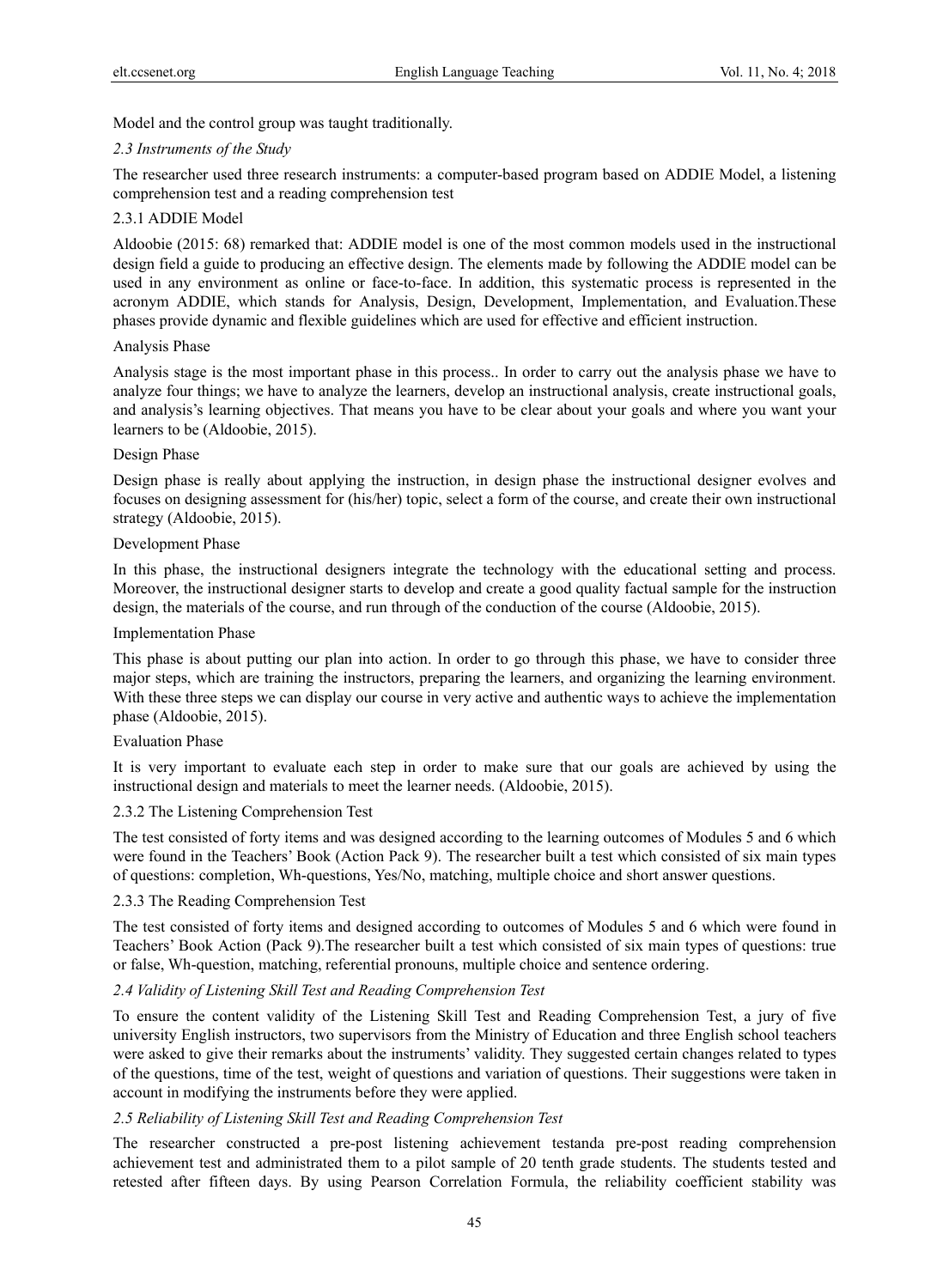computed. It was 0.78 for listening achievement test and 0.77 for reading comprehension achievement test.

#### *2.6 The Instructional Program*

The researcher designed a computer-based program whose content was taken from the listening materials and the reading comprehension texts in Student's Book (Action Pack 9). These modules were designed based on ADDIE Model by using a computer. The questions and answers were accessed through the computer program to facilitate the listening and reading comprehension processes for the students. The design and development of the computer program were made with the help of a computer engineer.

#### *2.7 Building the Program*

The five phases of the ADDIE Model are:

2.7.1 Analysis

The Analysis Phase was conducted to determine the following (Manichander, 2016):

1. Students' levels in listening and reading comprehension skills in English.

- 2. The content of the teaching material.
- 3. Target outcomes of the program, and the instructional aims that the program concentrates on.
- 4. Various options available with respect to learning environment, and the most conducive learning environment.

5. Limiting factors to the program aim.

#### 2.7.2 Design

During the design stage, the researcher connected with the designer who was a computer engineer through face to face interviews or through different social media. The researcher gave his notes on each part of the program and the designer edited:

1). Different types of media to be used. Audio, Video and Graphics are major examples. Audio scripts and reading text with pictures were utilized. The researcher prepared the teaching learning material.

2). Level and types of activity to be generated during the study depended on the nature of the task that the students were asked to do. Whether it is going to be collaborative, interactive or on a per participant basis

3). Knowledge and skill developed after each task. Teacher played the role of facilitator and organizer. After each task there was an exercise related to listening and reading comprehension skills students had to do.

4). The feedback mechanism the researcher used to determine if the participants are able to understand the lessons. Before practicing the computer program on the experimental group, the researcher practiced it on a pilot sample.

5). Given the various student preferences and learning styles. The design depended on mastery learning. Mastery learning maintains that students must achieve a level of mastery in prerequisite knowledge before moving forward to learn the following information. If students do not achieve mastery on the task, they are given additional support in learning and reviewing the information. This cycle continues until the learner accomplishes mastery, and they may then move on to the next stage.

In listening exercises a student can repeat the Audio scripts depending on his ability. In reading comprehension exercises, there were pictures which helped some students to get more explanations.

6). Pinpoint the main ideas of the project .To improve ninth grade students' listening and reading comprehension skills.

#### 2.7.3 Development

The Development stage started with the production and the testing of the program methodology. The designers made use of the data collected from the two preceding stages; to create a program that will relay what needs to be taught to the students. This phase included three tasks, namely drafting, production and evaluation. Development thus involved creating and testing of learning outcomes. It aimed to address the following questions (Manichander, 2016):

Is the time frame being followed in relation to what has been accomplished in terms of material? Are you creating materials as per-schedule?

Through practicing the computer program on the pilot sample, the researcher found that the lesson time was very suitable to the computerized material. The researcher arranged the teaching material in a schedule as mentioned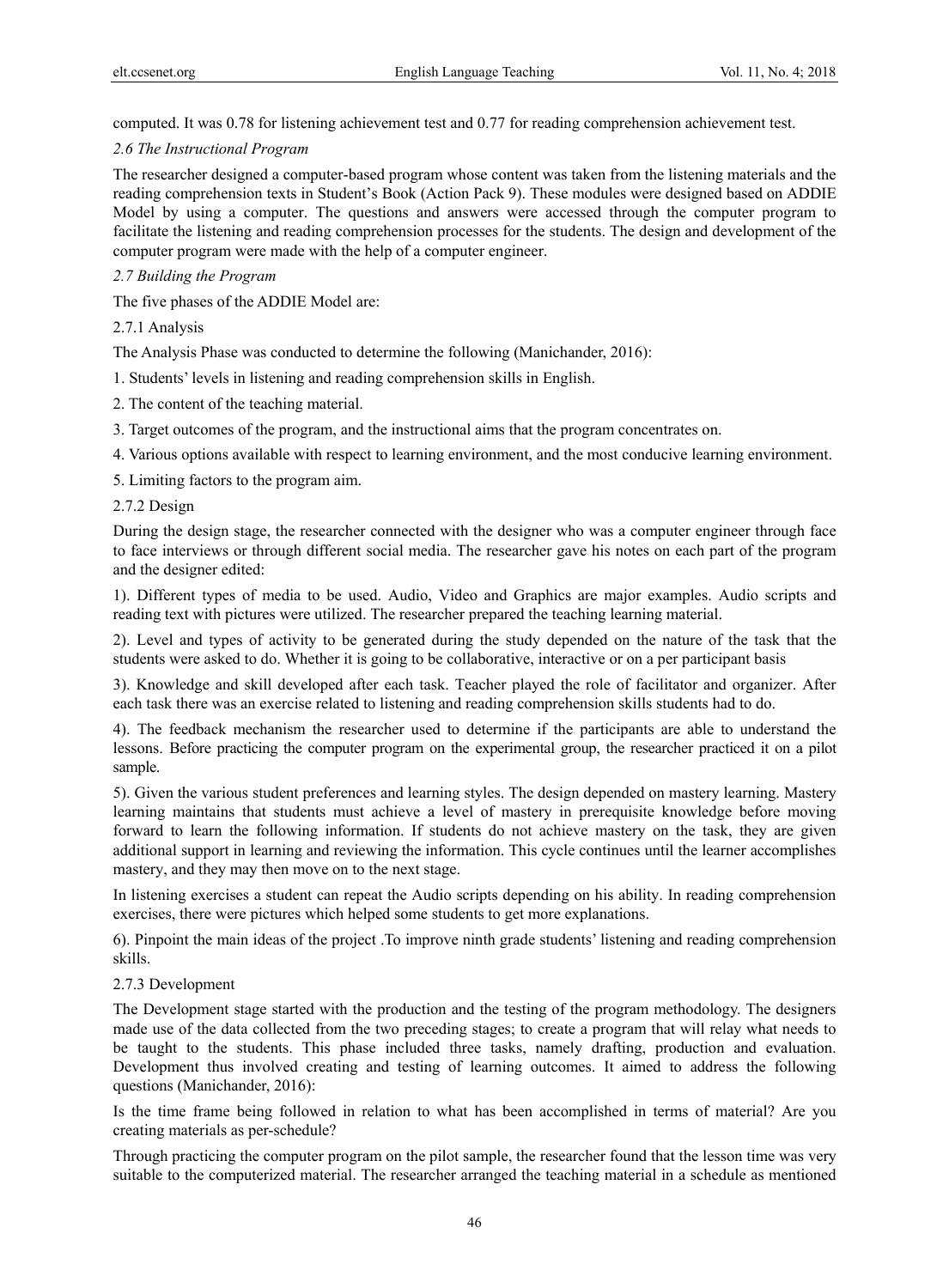in the analysis stage.

2.7.4 Implementation.

This stage gained much feedback both from instructional designer and students alike. When teachers and learners actively contribute during the implementation process, instant modifications could be made to the project, thus making the program more effective and successful (Manichander, 2016).

The following are examples of what could be determined:

1). The emotional feedback given to the researcher by students during initial demonstration of the study. Are they genuinely interested, eager, critical or resistant?

2). How to deal with any possible errors during testing.

- 3). Did the researcher prepare a back-up tool in the event of initial failure of the program?
- 4). When the student group gets the material can they work independently, or is constant guidance required?
- 2.7.5 Evaluation

The main goal of the evaluation stage is to determine if the goals have been met, and to establish what will be required moving forward in order to further the efficiency and success rate of the project. The evaluation phase can be divided into two parts: Formative and Summative. The initial evaluation actually happens during the development stage. The Formative phase happens while students and Instructional Designers are conducting the study, while the Summative portion occurs at the end of the program (Manichander, 2016).

Evaluation is an essential step of the whole ADDIE method as it aims to determine the followings:

1). The categories that will be established to evaluate the project effectiveness.

2). The way that the researcher implemented in data collection, as well as the timing at which it will be effectively made.

- 3). The method by which reliability and content validity can be observed.
- 4). The method by which the researcher knows if instructions are clear. How is the clarity assessed?
- 5). Who gets to receive final output regarding the project?

## *2.8 Validity of the Program*

After being designed by the help of a computer engineer, the program was judged by a jury of two university professors, and tow computer teachers from the Ministry of Education. The jury suggested certain changes related to the time, structure, and the presented material. These changes were made by the researcher with computer's engineer helping. Then, the program was given back to the jury. They all accepted the new version of the program and did not suggest any further changes or modifications.

# *2.9 Procedures of the Study*

The researcher followed the following procedures to conduct this study:

1) Reviewing some of the related literature to establish a theoretical background.

2) Preparing the instruments of the study, and then establishing their validity and reliability.

3) Obtaining permission to conduct the study on the sample.

4) Analyzing the textbook modules to select the listening exercises and reading comprehension passages and exercises which were taught in the second semester of 2016/2017.

5) Designing and validating instructional program.

6) Identifying the participants of the study, and assigning the teachers to both groups (experimental and control).

7) Conducted a pre-test on the participants of the study and compute its results.

8) Training the teacher of the experimental group to teach the material.

9) Implementing the computer program on the experimental group.

10) Conducting a post-test on the participants of the study and computing its results.

11) Analyzing the results and writing the dissertation.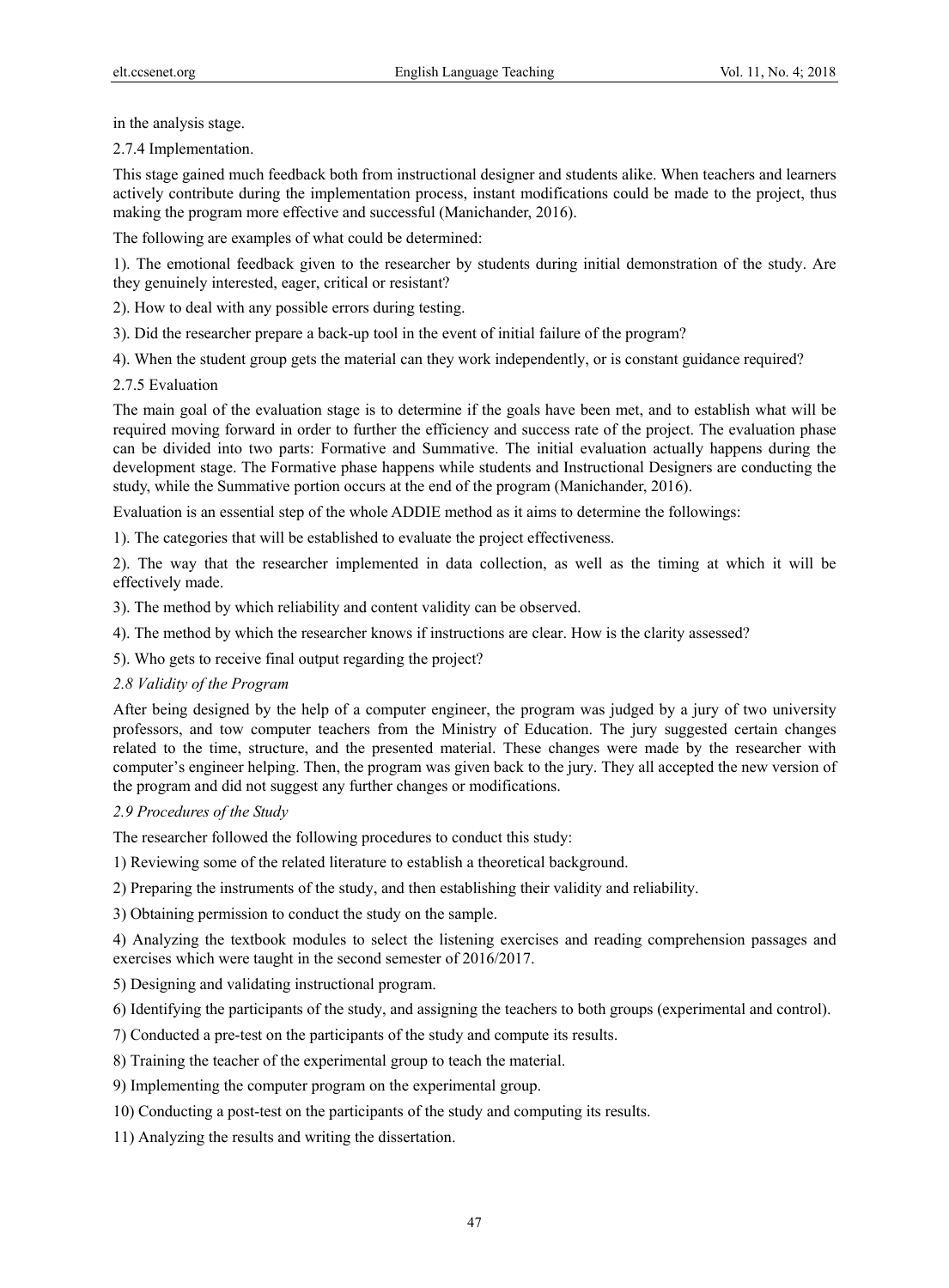# *2.10 Design of the Study*

The non-equivalent groups design was used in this study. The pre-post test also was used. There were two groups: an experimental group and a control group. An experimental group was taught by using a computer program and a control group was taught traditionally. The two groups were tested by using pre-post test.

| Experimental Group O1 |    |  |
|-----------------------|----|--|
| Control Group         | ונ |  |

## **3. Statistical Analysis**

1). To answer the first question, means, standard deviations and estimated marginal means of the achievement listening test were computed according to group variable and preceded by one way ANCOVA.

2). To answer the second question, means, standard deviations and estimated marginal means of the achievement reading comprehension test were computed according to group variable and preceded by one way ANCOVA.

# **4. The Results of the Study**

# *4.1 Results Related to the First Question*

The first question addressed whether there are any statistically significant differences ( $\alpha$ =0.05) between the mean score of the control group and the experimental group on the listening comprehension test due to the teaching method (a computer program based on ADDIE model. To answer this question, Analysis of Covariance (ANCOVA) was used (Table 1).

Table 1. One way ANOCVA results of the listening comprehension test

| Source               | Sum of Squares | Df | Mean Square |         | Sig. |
|----------------------|----------------|----|-------------|---------|------|
| Pre-test (covariate) | 1161.434       |    | 1161.434    | 226.741 | .000 |
| Group                | 451.260        |    | 451.260     | 88.097  | .000 |
| Error                | 343.194        | 67 | 5.122       |         |      |
| Corrected Total      | 2025.786       | 69 |             |         |      |

Table 1 shows that there are statistically significant differences ( $\alpha$ = 0.05) in the post test due to Independent Variable which is computerized method based on ADDIE Model in favor of Experimental group.

# *4.2 Results Related to the Second Question*

The second question addressed whether there are any statistically significant differences ( $\alpha$ =0.05) between the mean score of the control group and the experimental group on the reading comprehension test due to the teaching method (a computer program based on ADDIE model. To answer this question, Analysis of Covariance (ANCOVA) was used (Table 2).

|  |  | Table 2. One way ANOCVA results of the achievement reading comprehension test |  |  |
|--|--|-------------------------------------------------------------------------------|--|--|
|  |  |                                                                               |  |  |

| Source               | Sum of Squares | Df | Mean Square |         | Sig. |
|----------------------|----------------|----|-------------|---------|------|
| Pre-test (covariate) | 1964.312       |    | 1964.312    | 271.389 | .000 |
| Group                | 984.105        |    | 984.105     | 135.964 | .000 |
| Error                | 484.945        | 67 | 7.238       |         |      |
| Corrected Total      | 4139.771       | 69 |             |         |      |

Table 2 showed that there are statistically significant differences ( $\alpha$ = 0.05) in the post test due to independent variable which is computerized method based on ADDIE Model in favor of Experimental group.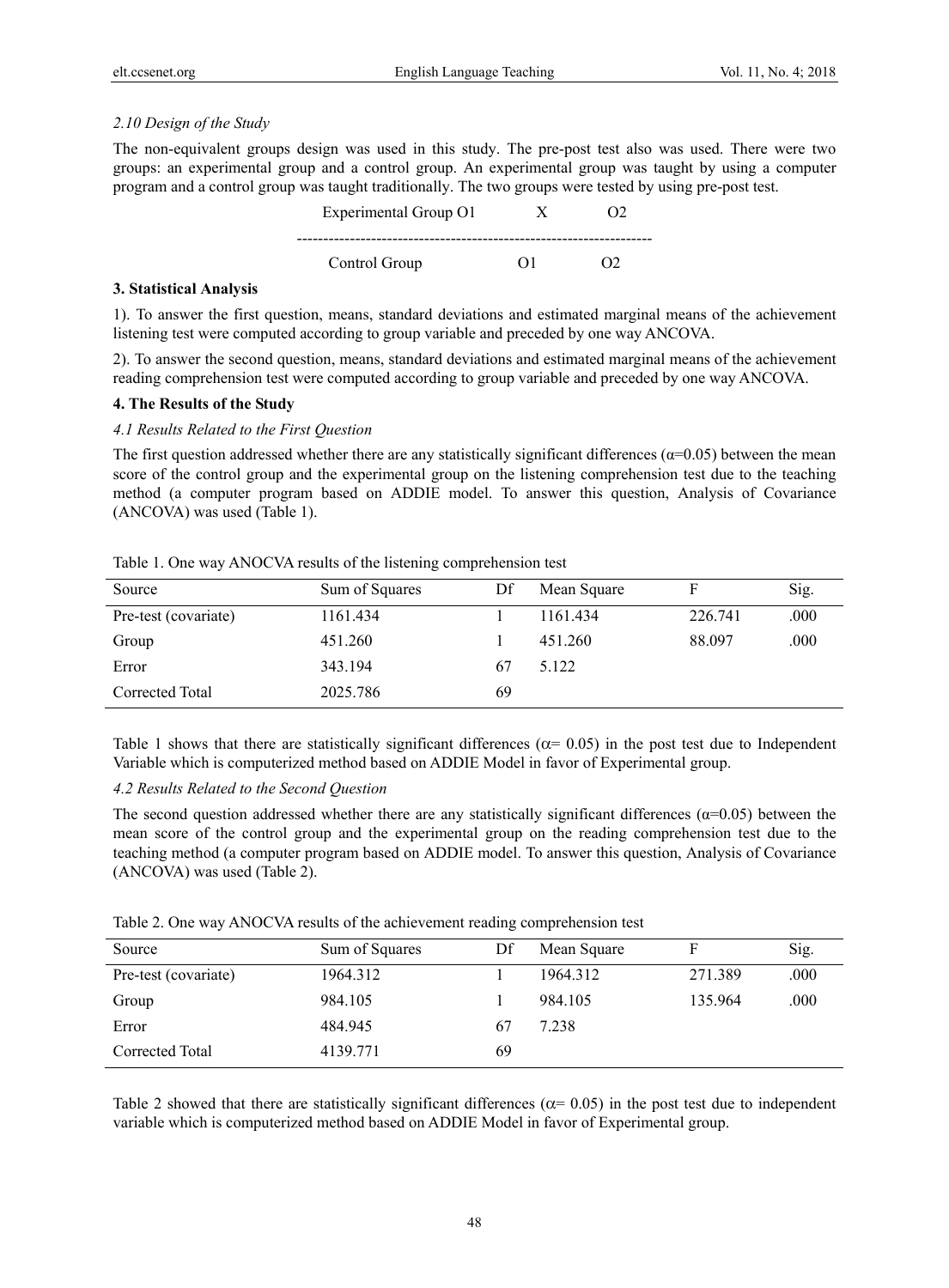#### **5. Discussions of the Findings and Recommendations**

#### *5.1 Discussion of the Result of the First Question*

The findings of the present study show that there are statically significant differences between the two mean scores of the post response of the overall students' achievement on the listening comprehension test. This is due to the difference in the teaching method: the computerized method based on ADDIE Model compared the conventional method. The results show that the achievement of the experimental group is higher than that of the control group. The mean of the achievement of the experimental group was 20.51, whereas the mean of the achievement of the control group was 15.06. This difference can be attributed to the use of new method, i.e., the computerized method based on ADDIE Model. The researcher thinks that this is mainly due to the ability of the computerized program based on ADDIE Model to utilize sounds to aid in understanding the text.

Moreover, the instructional material was presented in an easier way than that in the traditional method. In addition the computerized program based on ADDIE Model enriches lower level bottom-up processing skills and higher level, top-down processing skills. Furthermore, the computerized program based on ADDIE Model presented the material in a sequential and logical order.

Finally, using the computerized program based on ADDIE Model can support practices for students through the experiential learning, offer students more learning motivation, enhance students' achievement, encourage greater student-teacher and peer interaction, emphasize the individual needs, regards independence from a single source of information and enlarge global understanding.

#### *5.2 Discussion the Result of the Second Question*

The findings of the present study show that there are statistically significant differences between the two marginal mean scores of the post response of the overall students' achievement on the reading comprehension test. This is due to the difference in the teaching method: whether the computerized method based on ADDIE Model or the conventional method is being used. The results show that the achievement of the experimental group is higher than that of the control group. The meanof the achievement of the experimental group was 22.86, whereas the mean score of the achievement of the control group was 13.03. This difference can be attributed to the use of the new method, i.e., the computerized method based on ADDIE Model. The researcher believes that this is mainly due to the ability of the computerized program based on ADDIE Model to utilize pictures to aid in understanding the text.

Moreover, the instructional material was presented in an easier way than that in the traditional method. In addition, the computerized program based on ADDIE Model enriches lower level bottom-up processing skills and higher level top-down processing skills. Furthermore, the computerized program based on ADDIE Model presented the material in a sequential and logical order.

Finally, using the computerized program based on ADDIE Model can raise the interest of reading for learners, to improve the vocabulary, fluency and comprehension of the students. Using the computerized program based on ADDIE Model also can enable students to increase their interaction with texts, pay their attention to individual needs and move students gradually from easy to more difficult problems according to their abilities.

For the researcher, there were many reasons to speak in favor of using the technology in teaching. The learning process became an activity that didn't require the direct involvement of a teacher.

The results of the study contrast with Ravichandran (2000) and Bollin's (2003) findings arguing that language teachers can be more comfortable with traditional textbooks since it is what they are used to deal with, and there is the idea that the use of computers threatens traditional literacy skills since they are heavily tied to books. They claim that this situation emerged in part because there is indispensable generation gap between teachers (many of whom did not grow up with computers) and students (who did grow up with computers). It is worth mentioning that teachers who are not technologically competent tend to believe that computers are worthless. On the contrary, most teachers who are technologically competent think that computers can facilitate language learning. On the contrary, the results of the present study showed that teachers can be comfortable with computer programs more than books since they save the time and submitted effort. Furthermore, computer programs help to develop literacy skills not threaten them. Finally, the generation gap between teachers and students can be overcome by teachers' training.

In spite of these few disagreements with previously mentioned studies, the results of the present study agree with many other studies which support the advantages of using instructional module design in designing computer programs to improve language learning and teaching. Among these are studies by Prammanee (2016), Rayanto and Rusmawan (2016), Chong (2016), Yüzen and Karamete (2016), Türker (2016), Zainuddin and Sahrir (2016),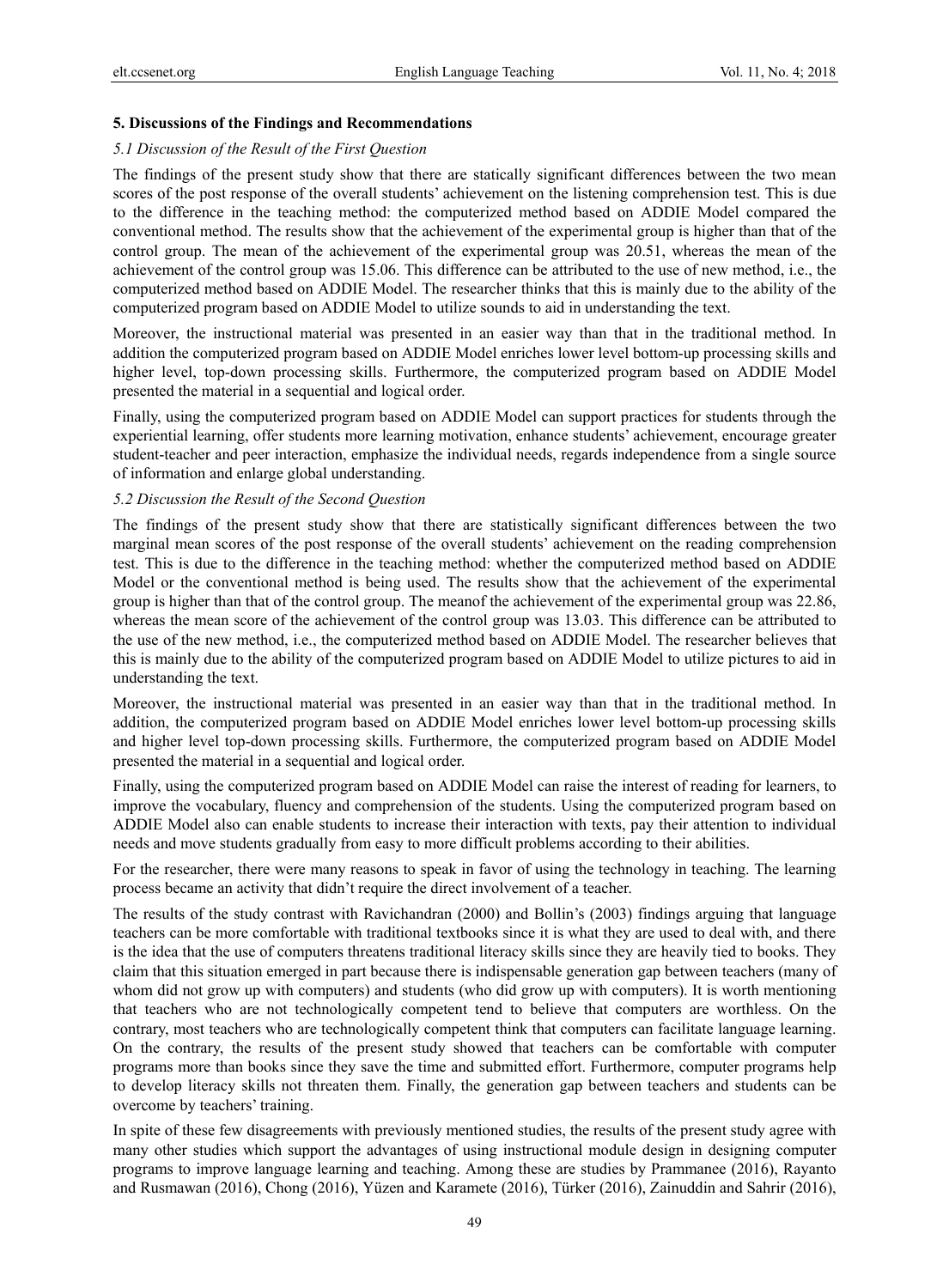Khadimally (2015), Al-Shawesh and Hussin (2015), Lin (2014), Tian, and Suppasetseree, (2013), Soto(2013), Syatriana, Husain, and Jabu (2013), Hamra and Syatriana (2012), Tsai (2011), Ismail (2010), AL-Abdel Halim (2009).

In the light of results of this study, the researcher suggests that the use of technology inside and outside the classroom tends to make learning more interesting. Using instructional module design is likely to promote learners' motivation by using multimedia components. This incorporates provides the learners with real world context.

#### **6. Conclusion**

The computerized method based on ADDIE Model may help language teachers to promote students' achievement in listening and reading comprehension by enabling their students to discover their own mistakes and save time by locating precisely the information they need and learn according to their own pace.

#### **7. Research Recommendations**

1) The researcher suggests enrolling teachers in advanced and professional computer courses demonstrating ways of using technology to facilitate listening and reading comprehension. The computerized method based on ADDIE Model may address the barriers of time constrains, ways of teaching and learning language in general and listening and reading comprehension in particular.

2) The researcher recommends that more concentration and time should be devoted to listening and reading comprehension in basic schools. It is noted that students at this level lack the listening and the reading comprehension proficiency. To overcome this problem, the researcher recommends that the period that was given to each listening and the reading comprehension class should be lengthened.

3) The Ministry of Education in Jordan may benefit from the instructional program of the present study as well as similar ones when computerizing the English curricula.

The researcher believes that research in this area should continue to identify the needs of both language learning students and teachers and the role that effective technology education and integration can play to meet learners' needs.

## **References**

AL-Abdel Halim, A. (2009). Designing a Computer-Assisted Language Learning Program (CALL) and Measuring its Effect on Jordanian Secondary School Students' Reading Comprehension in English. *(Unpublished Doctoral Dissertation)*, Yarmouk University, Jordan.

Aldoobie, N. (2015). ADDIE Model. *American International Journal of Contemporary Research, 5*(6), 68-72.

- Al Jamal, A. A. (2009). Listening Comprehension Processes, Strategies and Difficulties in Interactive Settings: A Case Study of Jordanian EFL Students. *(Unpublished Doctoral dissertation)*, Yarmouk University. Jordan.
- Al-Karian, K. A. (2011). The Effect of a Strategy-base Instructional Pogramme in Jordanian EFL University Students' Listening Comprehension *(Unpublished Doctoral Dissertation)*, Yarmouk University. Jordan.
- Al-Shawesh, M., & Hussin, S. (2015). The Effect of the CAREY Program on the Students' Reading Attitude Towards Reading English Materials. *English Language Teaching*, *8*(12), 98-111. https://doi.org/10.5539/elt.v8n12p98
- Al-Zo'ubi, M. (2001). The Effect of the Teacher's Interactive Reading Aloud Technique in Tenth Grades' Achievement in Reading Comprehension *(Unpublished Doctoral Dissertation)*, Yarmouk University. Jordan.
- Bollin, G. (2003). The realities of middle school for Mexican children. *The Clearing House, 76*(4), 198. https://doi.org/10.1080/00098650309602002
- Chong, I. (2016). Pedagogical Design Capacity and Underlying Knowledge Base of Curriculum Materials Use of a Hong Kong English Teacher.*English Language Teaching*, *9*(5), 85-97. https://doi.org/10.5539/elt.v9n5p85
- Hamra, A., & Syatriana1, E. (2012). Model of Reading Teaching for University EFL Students: Need Analysis and Model Design. *English Language Teaching*, *5*(10), 1-11. https://doi.org/10.5539/elt.v5n10p1
- Ismail, I. (2010). The Effects of CBI Lesson Sequence Type and Field Dependence on Learning from Computer-based Cooperative Instruction in WEB*. The Turkish Online Journal of Educational Technology(TOJET),* 9(1), 221-234.
- Jarrah, N, S. (2008). The Effect of Think Aloud Strategy in Jordanian Eighth Grade students' Reading